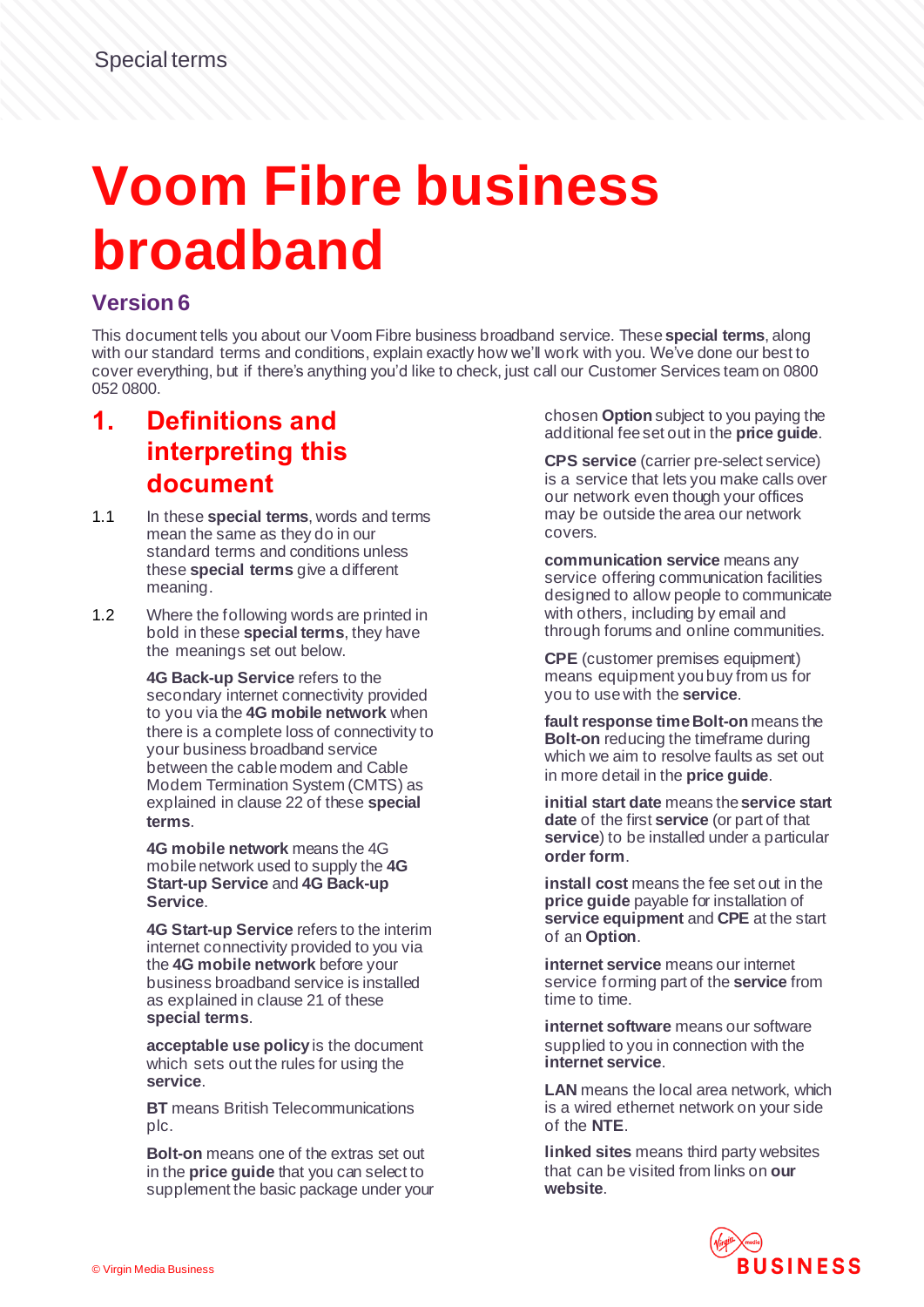**minimum term** means 24 months from the **initial start date** unless you have added the **Bolt-on** for a shorter term as set out in more detail in the **price guide**.

**NTE** (network terminating equipment) means the **service equipment** or **CPE** that connects to our **communications network** and allows you to connect your internet protocol devices (such as switches, personal computers and printers) to our **communications network**.

**offending material** means material which:

- (a) is inaccurate, indecent, abusive, obscene, menacing or otherwise offensive, or which could damage a person's or organisation's good reputation;
- (b) breaks a confidence, copyright or other **intellectual property right**, privacy or any other right of any third party;
- (c) breaks any **law** (including the Computer Misuse Act 1990) or the **acceptable use policy**; and/or
- (d) could harm our **communications network** or any other third party's system, including material containing a virus.

**Option** means one of the predefined combinations of **services** as set out in the **price guide** before the addition of any **Bolt-ons**.

**portal** means the first website you reach when using the **internet service**.

**premium install service** means the service where we configure up to 15 of your devices into a standalone wired or wireless network and link this to your broadband service through the **service equipment** or **purchased equipment**.

**price guide** means the guide to **Option** details, prices and **Bolt-ons** published from time to time on [https://www.virginmediabusiness.co](https://www.virginmediabusiness.co.uk/legal/terms-and-conditions/) [.uk/legal/terms-and-conditions/](https://www.virginmediabusiness.co.uk/legal/terms-and-conditions/)

**Quickstart** or **Quickstart for Business** refers to the self-install process for the business broadband service as explained in clause 20 of these **special terms**.

**RIPE NCC** means Réseaux IP Européens, which is an organisation that supports the infrastructure of the internet.

**supplemental terms** means any extra terms and conditions (other than these **special terms** and our standard terms and conditions) set out on **our website** that apply to the **service** or one of the **Bolt-ons**.

**WLR service** (wholesale line rental service) is a service where you have **BT** lines through us and use the **CPS service** so we bill you for those lines and the calls made on them.

**WLAN** a wireless local area network on your side of the **NTE**.

- 1.3 Clause 1.2 of our standard terms and conditions does not apply to the **service**. If there are any inconsistencies between the documents making up the **agreement**, unless we state otherwise the documents will take priority in the following order.
	- 1.3.1 Any **supplemental terms**
	- 1.3.2 The **order form**
	- 1.3.3 The **price guide**
	- 1.3.4 The **special terms**
	- 1.3.5 The **acceptable use policy**
	- 1.3.6 Our standard terms and conditions

#### **2. Selection of Options and Bolt-ons**

2.1 Details of the different **Options** and the **Bolt-ons** that you can add to them are set out in the **price guide**. We may change the terms and conditions applicable to the **Options** and **Bolt-ons** from time to time. Clause 9.3 of our standard terms and conditions will apply.

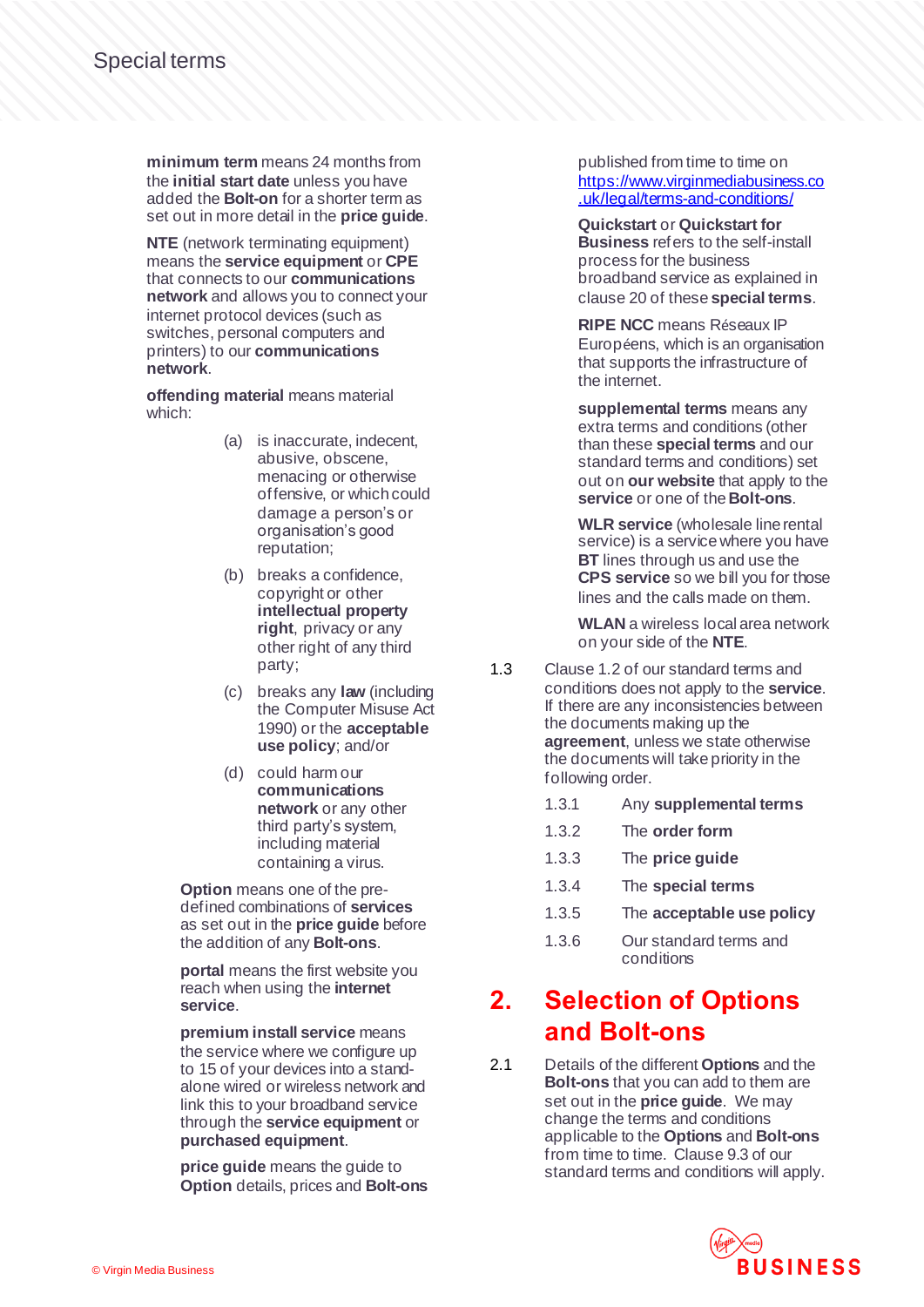- 2.2 Other than Phone and Call Packages and **4G Start-up Service**, all **Bolt-ons** will terminate on the same day as your chosen **Option**.
- 2.3 Our Voom Fibre business broadband gives you speeds of up to 1Gbps..
- 2.4 At the time you select your **Option** (before you enter into the contract), we will confirm to you the actual download and upload speeds available to you, based on your postcode.

# **3. Connection of the internet service**

- 3.1 Unless you and we agree otherwise in writing you must not have more than one item of **CPE** connected at a **site** for use with the **internet service**. You must make sure that the **CPE** is switched on at all times.
- 3.2 We may provide the **internet service** to you through:
	- 3.2.1 a cable modem; or
	- 3.2.2 a cable gateway **NTE** device;

which is connected by coaxial cable to our **communications network**.

- 3.3 On the cable modem or cable gateway **NTE** device, the network termination point (the point beyond whichwe will have no liability for the equipment) is the communications port to the **LAN** or **WLAN**. This will be an RJ45, ethernet or communications port, or an IEEE802.11 wireless access port.
- 3.4 You are responsible for configuring your **LAN** or **WLAN** and **your apparatus** unless we have agreed to provide the **premium install service**.
- 3.5 You will always be responsible for maintaining your **LAN** or **WLAN**.
- 3.6 If we provide the **premium install service** you must comply with clause 4.2 below. If you do not comply and we are unable to complete the installation, we will be entitled to charge you the full charges for the **premium install service** and an extra fee for any further **site** visits that may be needed to complete the installation.

# **4. Your apparatus for the**

#### **internet service**

The following apply in addition to the provisions relating to **your apparatus** in our standard terms and conditions.

- 4.1 Unless we agree otherwise with you in writing, you must not connect more than 100 (or any other number stated in the **order form**) devices, such as personal computers, to the equipment. If you break this clause, we will be entitled to end the **agreement**.
- 4.2 You agree that before you connect to the **service**, you will do the following.
	- 4.2.1 Make sure that the devices you are going to connect to the equipment have operating systems and software supported by the original supplier, and have all recommended security patches and protection, such as antivirus. We are not liable for any damage caused by you failing to secure your network and systems when connecting to our **communications network** or equipment.
	- 4.2.2 Make sure your devices have a suitable network connector, and install network interface cards (NICs) or wireless network adapters if necessary.
	- 4.2.3 At the time of the installation, we will not supply any services other than those set out on the **order form**. We will only connect and configure devices that meet the requirements set out in our **service literature**. We do not guarantee that **your apparatus** can be connected and configured to work with the equipment.
	- 4.2.4 When connecting your devices, we will create new wired or wireless networks. We will not connect to, or extend, any existing network.
	- 4.2.5 You must give us all the access and information we need for the installation,

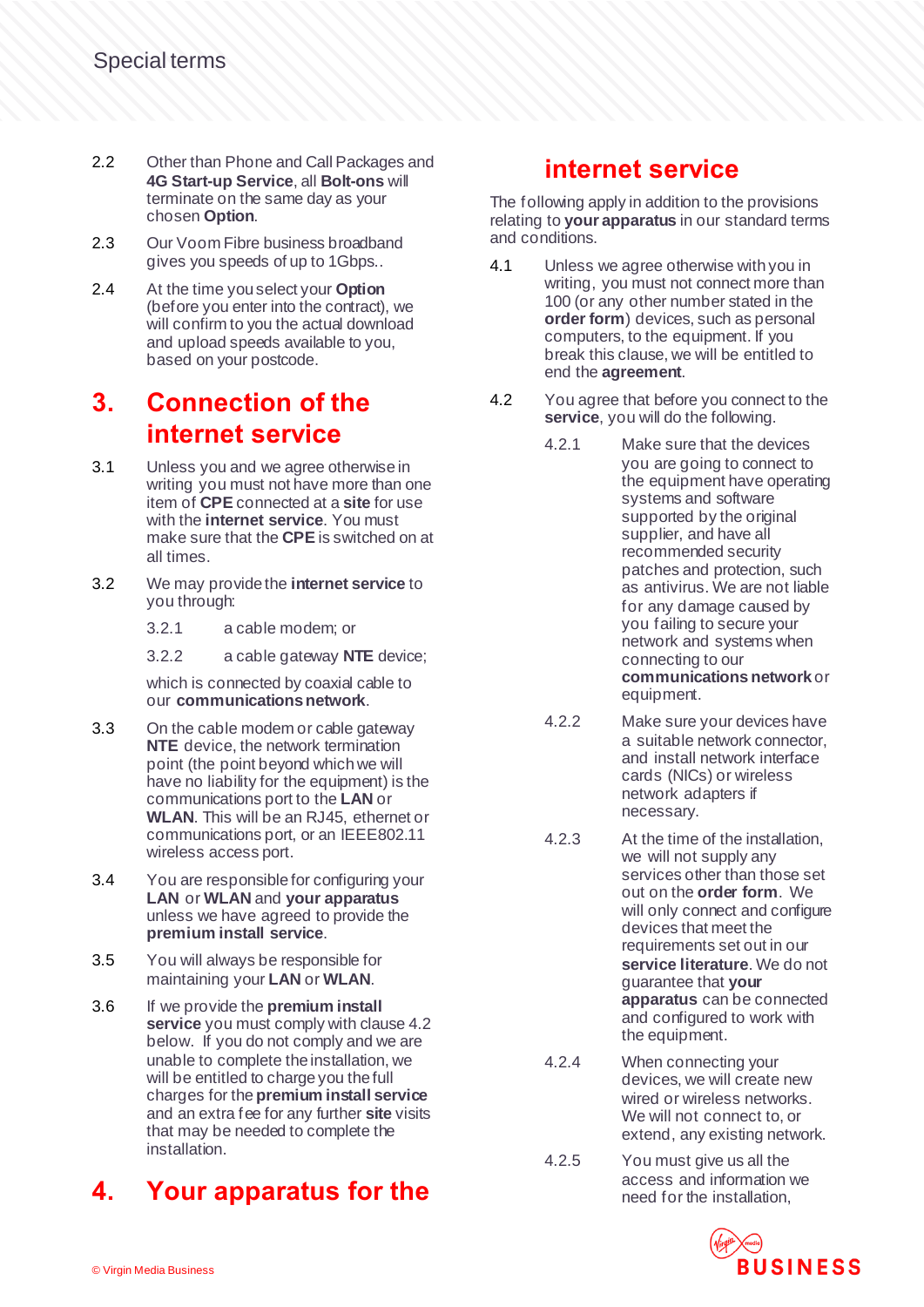including necessary passwords and administrator access to **your apparatus**. If you do not provide this access or information when we need it, this may result in us not being able to complete the installation. In this case we will be entitled to charge you an extra fee for any further **site** visits that may be needed to complete the installation.

- 4.3 If you are adding the **service** to your own local network, you must first make any necessary checks with your network administrator.
- 4.4 You are responsible for getting all computer and other equipment or services necessary to use the **service** properly.
- 4.5 If you have bought equipment from us, we will replace it if it becomes faulty (unless this is due to your default or misuse) within 12 months of the date you bought it. We have no other responsibility for maintaining **purchased equipment**.

# **5. Providing the service**

- 5.1 It is technically impractical to provide the **service** free of faults, and we do not guarantee to do so. If there is a fault in the **service**, you should report it by phoning the customer support number set out in the **service literature** or any other number we specify from time to time. We will then use our reasonable efforts to explain how you can correct the fault yourself, or to repair the fault in line with the **service literature**.
- 5.2 We do not guarantee that the **service** will not be interrupted or that any messages information transmitted through the service will be transmitted accurately, reliably or in time.
- 5.3 If an access rate (speed) of the **internet service** (or part of it) is specified on the **order form**, you accept that the actual rate may be reduced:
	- 5.3.1 by conflicts within our network and in other internet networks; or
	- 5.3.2 by rate adaptation of the modem.

You accept that burst rates depend on the specific way you access the **internet service**. You accept that your connection to the internet may automatically time out if you have not used it for a long time. You will then need to reconnect to the internet. You also accept that there may be other technical limits. We will use our reasonable efforts to keep you informed of any such limits.

- 5.4 The **internet service** gives you to access to the internet, services provided by third parties and other materials. Apart from any website controlled by us, we do not control and are not responsible for the content of material you get by using the **internet service**. You are responsible for making a decision onthe suitability, quality or legality of accessing, viewing or downloading any material from the internet.
- 5.5 We can change phone numbers or dialling codes, or the specification of the **service**, for operational reasons. We reserve the right to use premium rate numbers and off-shore call centres.

#### **6. Service start date and paying for the service**

- 6.1 We can start charging for all **services** ordered on a particular **order form** from the **initial start date**.
- 6.2 Monthly charges for **Bolt-ons** (as described in the **price guide**) are billed 30 days in advance from the **initial start date**. The only exception to this is when a **Bolt-on** is added part way through a month. In this instance the next bill will include both the pro-rated charge for the part-month and the charge for the immediately following month. We will invoice you for the installation charges for all **services** ordered on a particular **order form** on or around the **initial start date** or any other date we give you.
- 6.3 If you have added a phone line and call package:
	- 6.3.1 as well as the charges you are liable for, you must also pay all of any third-party operator's charges arising in connection with or as a result of you using the **service**; and

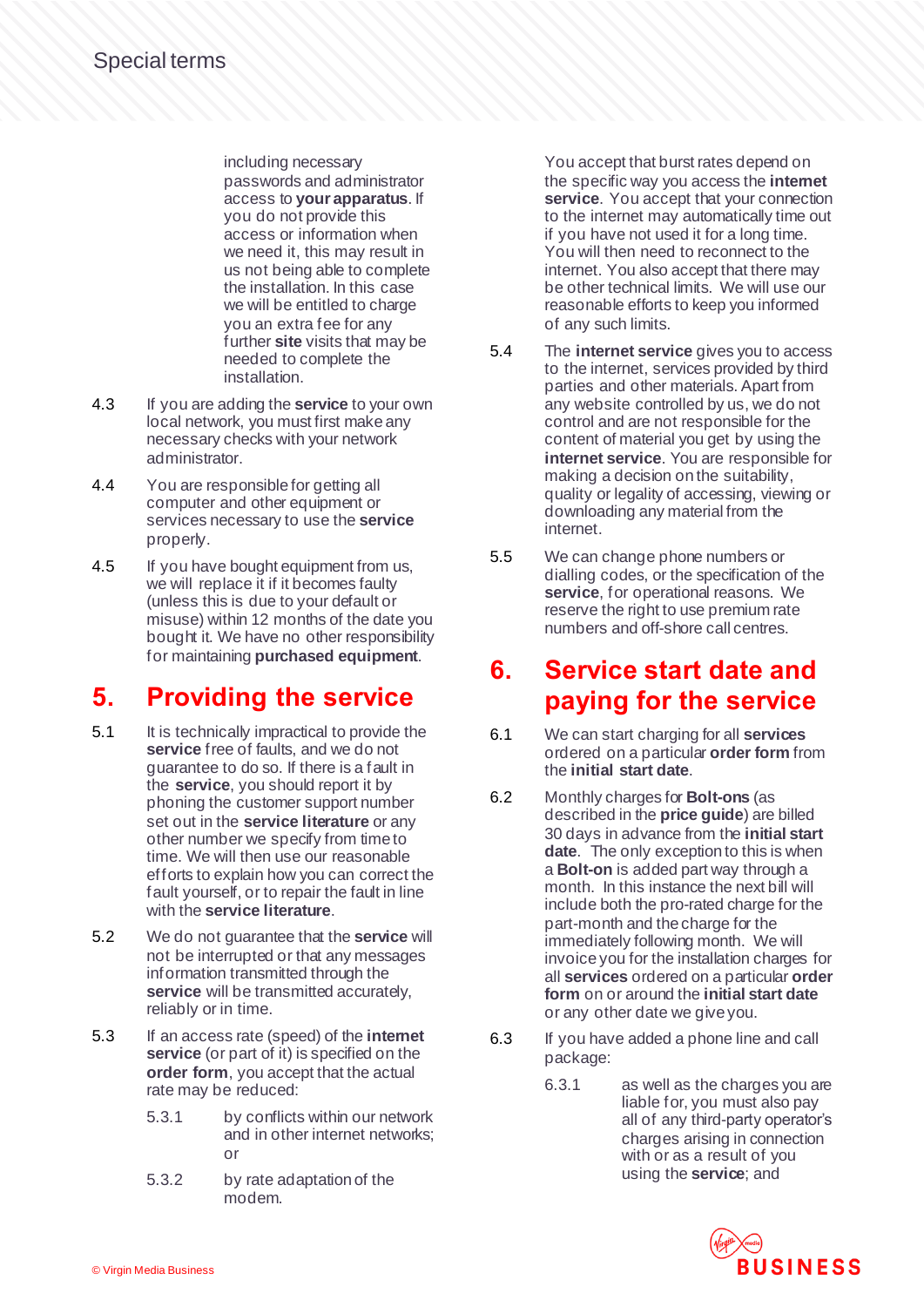- 6.3.2 we will invoice you for **call charges** (if any) monthly in arrears from the **initial start date**. These charges will be based on your use of the **service** as recorded by us.
- 6.4 We invoice you for the price of the **CPE** on or around the date we deliver the **CPE**.
- 6.5 We will invoice you for any other charges as set out in the **price guide** or as otherwise agreed in writing.

#### **7. Changing Options and Bolt-ons**

- 7.1 Once you have selected an **Option**, you cannot change to a different **Option** before the end of the **minimum term**, unless you cancel your existing **Option**, pay the charges referred to in clause 8.2 and sign up to a new **Option**. You can add **Bolt-ons** to your **Option** at any time during the **minimum term** as follows:
	- 7.1.1 A Phone line and associated call packages can be added to your **Option** as set out in the **price guide**.
	- 7.1.2 You can add **Bolt-ons** (other than a Phone Line) during the **minimum term** if they are shown in the **price guide** as available with your chosen **Option** by completing a new **order form**. We will confirm any changes and when they will take effect by email.

# **8. Ending the agreement early and cancellation charges**

- 8.1 You cannot end the **agreement** for only part of the **service**. Clause 21.2 of our standard terms and conditions will not apply to Voom Fibre business broadband.
- 8.2 If you terminate your **Option** before the end of the **minimum term** you will pay to us the **cancellation charges** under clauses 17.4 or 21.2. of our standard terms and conditions.

# **9. Trademarks and**

# **Logos**

The image, logos and names on **our website** which identify us, members of our group of companies or third parties and our or their products and services are our or their official company marks. Nothing contained on **our website** gives you any licence or right relating to that image, logo or name.

# **10. Using the service**

As well as the provisions in our standard terms and conditions that relate to you using the **service**, the following also apply.

10.1 You must make sure any use of the **service** keeps to the **acceptable use policy**. You are bound by any changes we make to the **acceptable use policy**. We will put notice of those changes on **our website**.

> Any changes will come into effect 30 days from the date we put notice of them on **our website**. If a change to the **acceptable use policy** is to your material detriment (that is, you are significantly worse off), you can end the **agreement** under clause 20.2 of our standard terms and conditions.

- 10.2 Without affecting the general nature of clause11.3 of our standard terms and conditions, you agree not to use the **internet service**, and not to let any other person use it, to store or reproduce any **offending material**.
- 10.3 We can monitor and inspect any website hosted by the **internet service**. If we believe that you have broken clause 10.2, we may (but are not obliged to):
	- 10.3.1 remove the relevant material, data, images or information;
	- 10.3.2 suspend or stop providing the **service** or any part of it; and
	- 10.3.3 end the **agreement**; without giving you notice.
- 10.4 You are responsible for getting all necessary material, data, images and information you need to use the **service**, including for the design of any website.
- 10.5 You must get and maintain all permissions or licences you need (including permission from any relevant copyright holders, music- licensing authorities and performers'

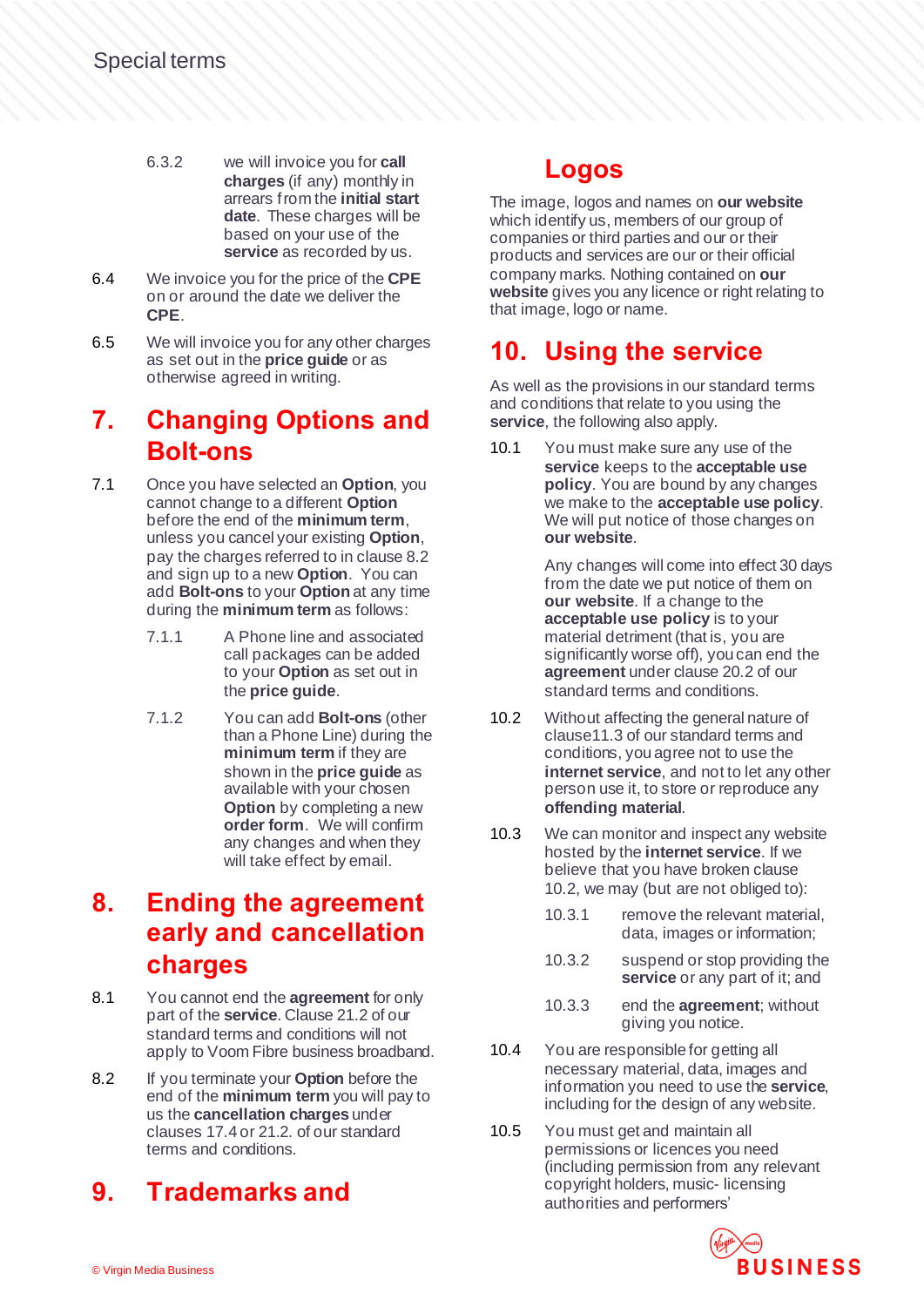representatives) in connection with the content of communications transmitted through the **service**. You will indemnify us for any loss or damage we suffer as a result of not meeting your obligations under this clause 10.5, clause 15.4 of our standard terms and conditions will not apply to the indemnity in this clause 10.5.

- 10.6 If you break clause 10.1, we may suspend or end the **agreement** without giving you notice.
- 10.7 Without having any obligation to do so, we can block access to, or edit, refuse or remove any material from our **communications network** (including webspace and mailboxes) which we have reason to believe could break this **agreement** or the **acceptable use policy**.

If we receive a complaint about any material published or transmitted using the **service**, we will be entitled to take such action without investigating the complaint.

- 10.8 Without having any obligation to do so, we can filter emails and remove any email which:
	- 10.8.1 contains, or is suspected of containing, a virus; or
	- 10.8.2 we consider 'email spam' as referred to in the **acceptable use policy**.
- 10.9 Ownership of and **intellectual property rights** in the content you get access to using the **service** belongs to the owner of the content and may be protected by copyright or other **law**. The **agreement** gives you no rights to such content.
- 10.10 You must not go over any limits relating to:
	- 10.10.1 the use of the bandwidth or capacity;
	- 10.10.2 the connection of **your apparatus**; or
	- 10.10.3 any other limitation set on the bandwidth, capacity or connection;

as part of any package or promotion we provide the **service** under.

10.11 You accept that the **internet service** may be supplied on a shared server and that

your use of the **service** may be affected by the level of access by other users.

- 10.12 Where your **Option** provides you with a dynamic IP address, all **your apparatus** connected to our equipment must be configured to get an IP (internet protocol) address automatically every time the **internet service** is used. You must maintain that configuration of **your apparatus** at all times.
- 10.13 If your **Option** provides you with static IP addresses you will have the same IP address (a static IP address) for **your apparatus** each timethe **internet service** is used.
- 10.14 Despite clause 10.13 above, we will not be liable for any change we make to any IP address (including a static IP address) if:
	- 10.14.1 the change is needed because we are upgrading or maintaining our **communications network** or for any operational reason, in which case we will use our reasonable efforts to give you at least 14 days' notice of the change;
	- 10.14.2 the identity of the IP address is affected by any change in configuration or functioning of **your apparatus** or any other action taken by you; and/or
	- 10.14.3 you choose to move between different levels of static IP addresses e.g. changing from single static IP address to 13 static IP addresses or vice versa. Any such changes will result in changes in the IP address number range issued for your use.
- 10.15 We can, without giving you any notice, disconnect or suspend the **service**, or end the **agreement**, if we reasonably believe that you have broken or are breaking clause 10.10 above.
- 10.16 We allocate IP addresses to you only for the purposes of, or in connection with, the **internet service**. The **agreement** does not give you any right to any of the IP addresses, and you may not sell or transfer (or try to sell or transfer) them to any person. If all of the **agreement**, or the part of it relating to any of the

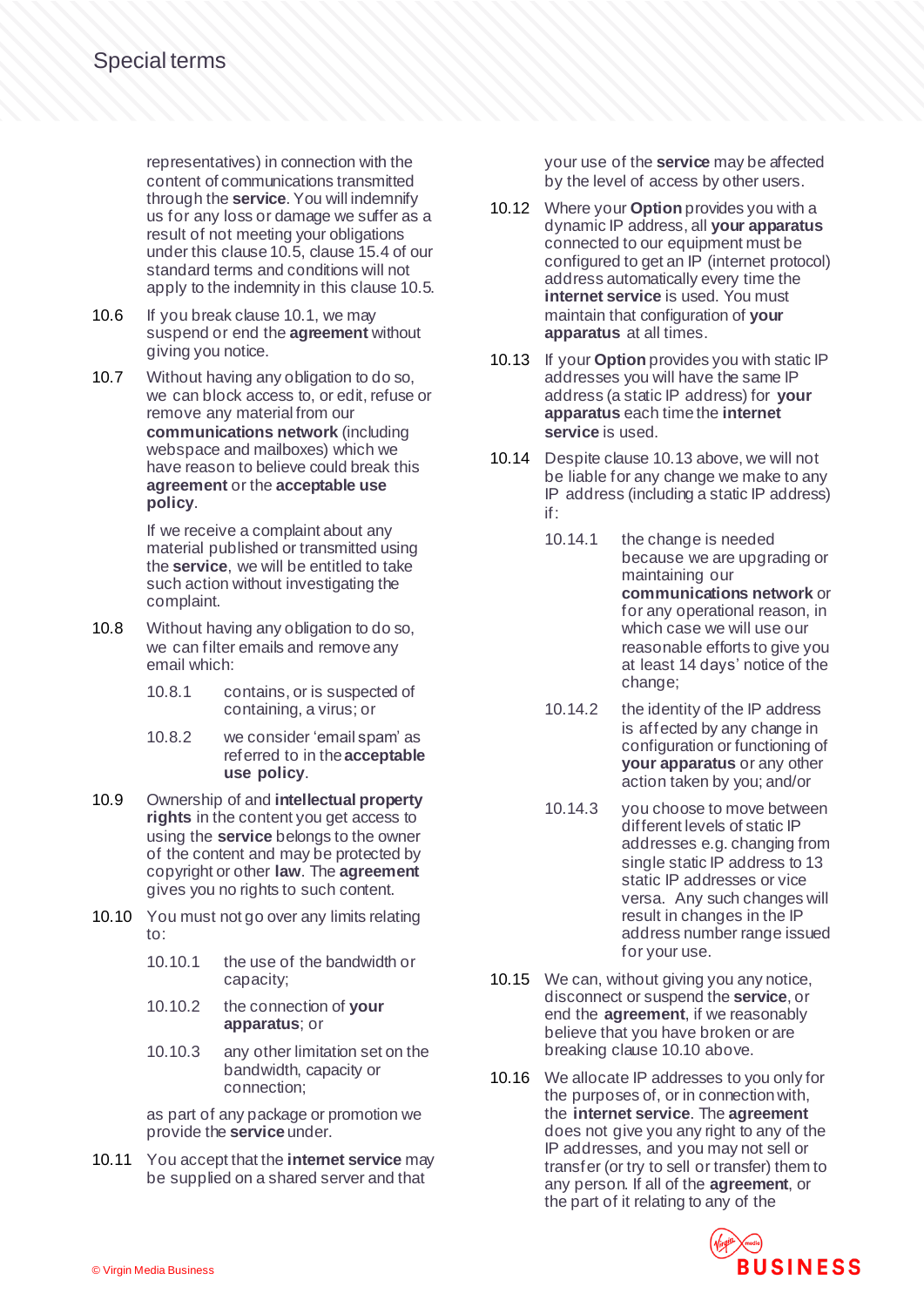**internet service**, ends for whatever reason, the IP addresses will return to us.

- 10.17 If, as part of the **service**, we give you a static IP address:
	- 10.17.1 you must give us registration information and any changes in the registration information; and
	- 10.17.2 you agree that some or all of the registration information can be published in **RIPE NCC**'s database.

#### **11. CPS service – online statistics**

- 11.1 You accept that we may not be able to provide online reports as part of the **service**, or the reports may contain some inaccuracies or be delayed. We will not be liable for this.
- 11.2 From time to time we may tell you about unusual patterns of use of the **CPS** service, but we will not be liable for any failure to do so. If we do tell you about any unusual pattern which we suspect is fraudulent or unauthorised, you will be responsible for investigating the circumstances and taking any appropriate action. Without affecting the general nature of clause 11.9 of our standard terms and conditions, we will have no liability in connection with the use of the**CPS service**.

#### **12. Wholesale line rental service**

- 12.1 If you receive the **WLR service**, you agree that all categories of calls made using the **BT** lines we use to provide that **service** must be made through our **CPS service**.
- 12.2 For the whole duration of the **agreement** for the **WLR service** you must not override the **CPS service** or otherwise take or allow any actions to direct calls away from the **CPS service**.
- 12.3 If you break clause 12.2, we will (without affecting our other rights under the **agreement**), for the rest of the term of the **WLR service**, be entitled to charge you **call charges**. Those **call charges** will be the average monthly **call charges** over

the three months before you broke the clause, or any other amount we reasonably decide if there have not been **call charges** for the full three months.

- 12.4 All service levels and any remedies available to you if we do not meet these service levels are the same as those offered by **BT** for the same maintenance service option of their 'wholesale access service'. Where **BT** is not liable for failing to meet its service levels, we will have no liability to you either. **BT**'s service level agreement for its wholesale access service is on its website.
- 12.5 If you need any extra features or higher service levels for the **WLR service**, and those features or service levels would give rise to extra charges from **BT** to us, you must pay our extra charges at the time for those features or services.
- 12.6 Unless we agree otherwise, all provisions in the **agreement** which relate to **purchased equipment** and **your apparatus** will apply to the **CPE** you buy.

# **13. Supplemental Terms**

If any **supplemental terms** apply to the **service**, they will form part of the **agreement** between you and us. You must keep to those **supplemental terms**.

# **14. Linked Sites**

- 14.1 **Our website** or **internet service** may give you access to **linked sites**. We have no control over those **linked sites** and we will not be liable for the contents of any **linked site**. You are always responsible for making a decision as to the suitability, quality or legality of any material or services on **linked sites**.
- 14.2 Any dealings with third parties (including advertisers) included within or accessed through **our website** or **internet service**, and any terms, conditions, assurance or guarantees associated with those dealings, are between you and the relevant third party. We will not be involved in those dealings or have any liability in connection with them. You are responsible for keeping to any acceptable use policy or terms and conditions relating to using **linked sites**.

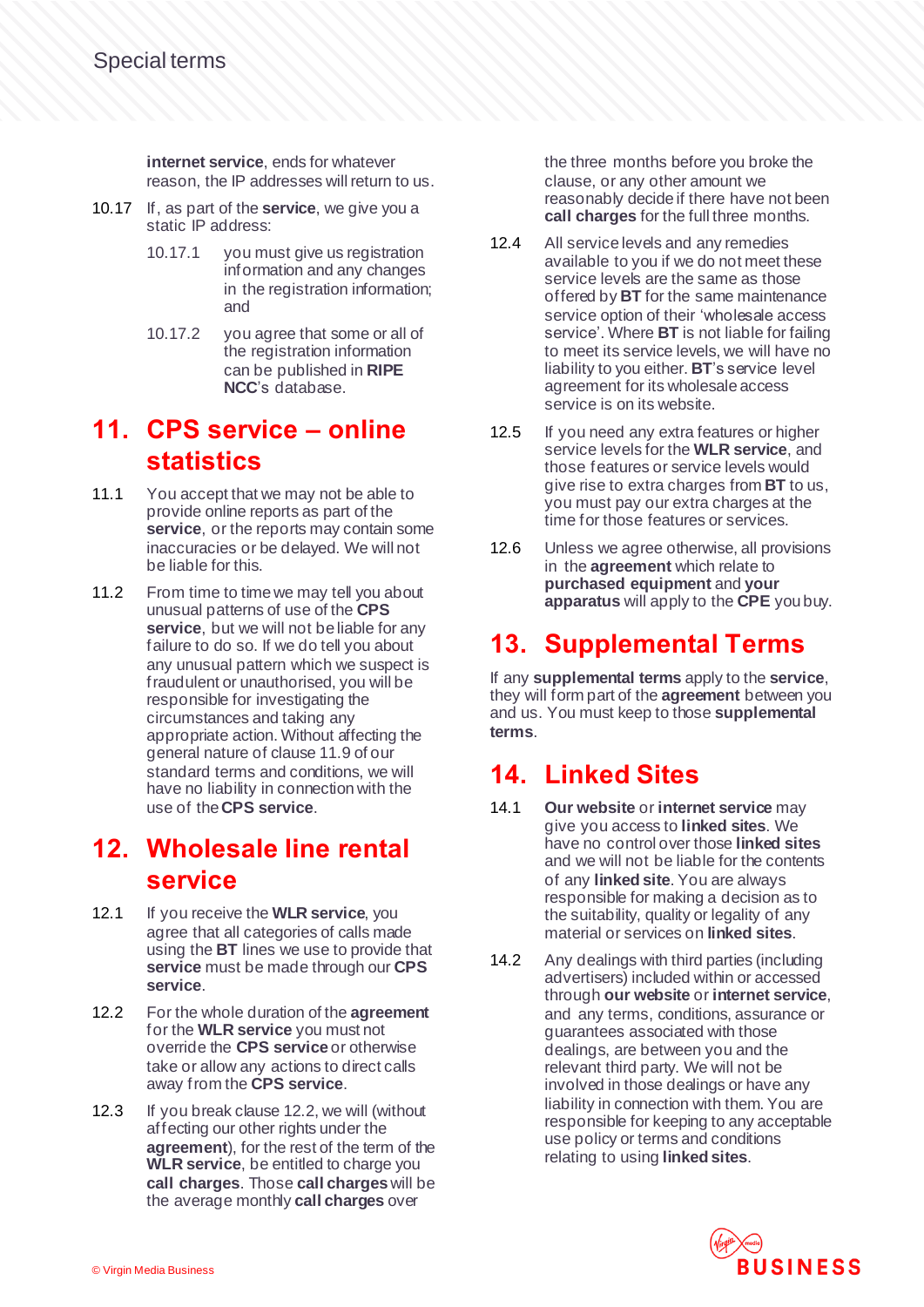# **15. Keeping to the law**

- 15.1 You must not post, publish, upload, distribute, transmit, re-transmit or store material on or through any of our systems, services or products, or those of any member of our **group companies**, if this would break any **law** that can be enforced in the United Kingdom.
- 15.2 You must own, or have all the necessary rights to, any material you post, upload, input or provide on any website we host.

# **16. Disclaimer**

We do not control or endorse the content, views, messages or information found in any **communication service**. We do not have any liability in connection with the **communication service** or any losses or damages arising as a result of you using the **communication service**.

# **17. Limits of liability**

As well as the limits of liability set out in our standard terms and conditions, the following also apply to our liability for loss or damage.

- 17.1 Without affecting the general nature of clauses 15.1 to 15.9 of our standard terms and conditions, we will not be liable for loss or damage to you or your business as a result of unauthorised access, failures of security measures or online attack (through the internet, the **service** or otherwise) to your business systems, data, information or other materials. You are responsible for protecting yourself as you think fit.
- 17.2 We will have no liability in relation to the accuracy, content, quality, completeness, fitness for purpose or legality of any information or services you get access to using the **internet service** or the**portal**. We will have no liability for material that you transmit or receive, or any failure to transmit or receive any material.
- 17.3 We do not guarantee that the **portal** or the services of any third party will always be available, and so will have no liability if they are not available. If you get access to any third party's information or services through the **internet service**, you will be bound by that third party's terms and conditions, if any. You will be responsible for keeping to those terms and conditions. We will have no liability in

connection with any third party's information or services.

- 17.4 The information, **internet software**, products and services (and related graphics) included in or available through **our website** and the **internet service** may include inaccuracies or typographical mistakes. From time to time we make changes to **our website** and **internet service**. We provide no guarantee as to suitability, reliability, availability, accuracy, timeliness, fitness of purpose or lack of viruses or other harmful components of the information, **internet software**, products and **internet service** (and related graphics) contained in or available through **our website** or the **internet service**.
- 17.5 We will have no liability for:
	- 17.5.1 any **offending material** on a third party's website;
	- 17.5.2 the conduct of any third party; or
	- 17.5.3 a third party's rights being infringed (broken, limited or undermined).
- 17.6 We will also have no liability for any content a third party sends or provides on **our website** or through the **internet service**.

#### **18. Ordering the Voom Fibre business broadband service and term of the agreement**

- 18.1 In relation to the business broadband service, clauses 3.1 to 3.3 of our standard terms and conditions will be considered to be amended to read as follows:
	- "3.1 For any particular **service** that is part of the Voom Fibre business broadband service, the **agreement** will come into force when:

3.1.1 you sign the **order form**;

3.1.2 you (or our representative if we are installing the **service** for you) click the 'accept' (or

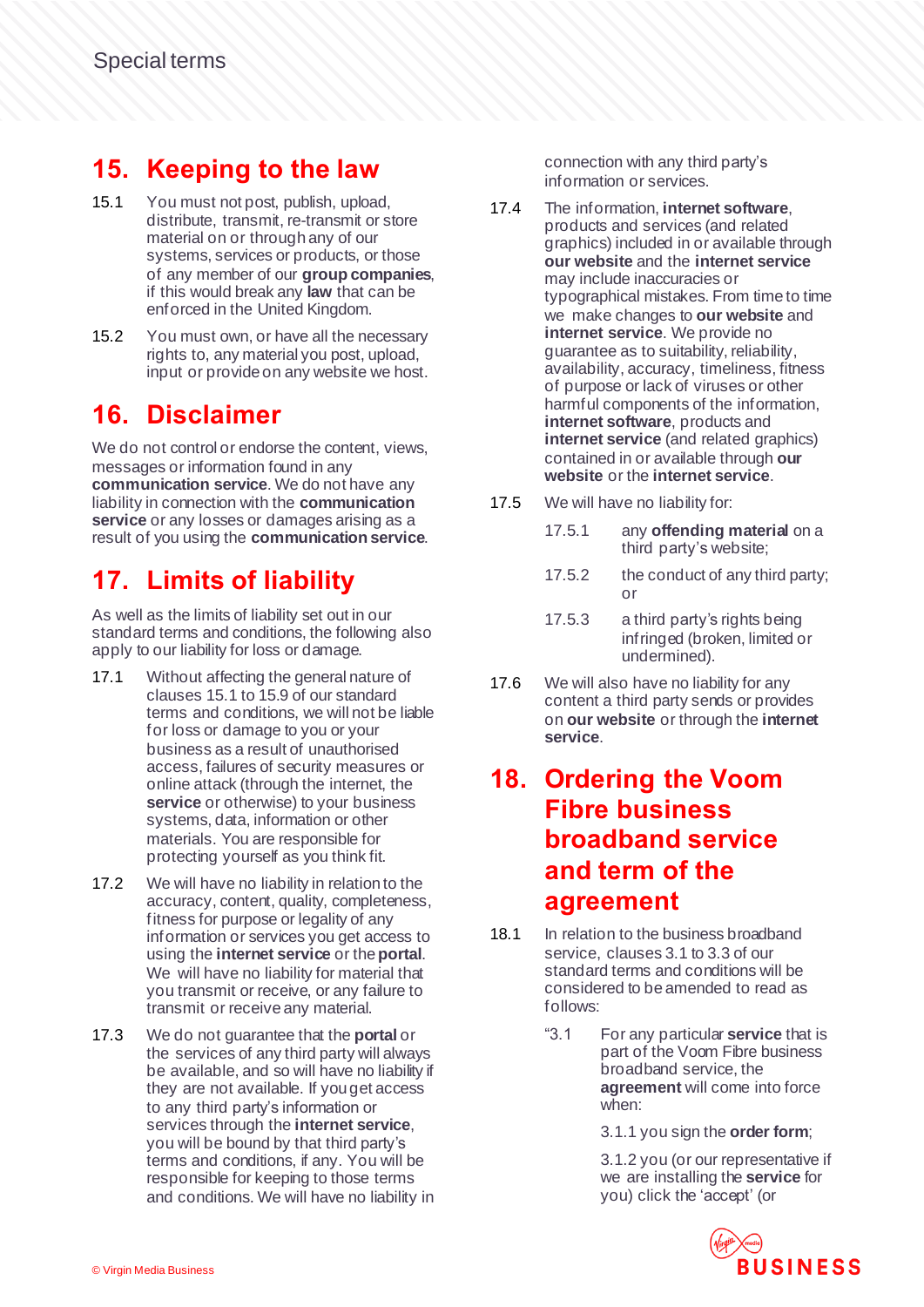equivalent) button or complete any other;

3.1.3 you start using the **service**; or

3.1.4 the **service** becomes available to you;

whichever is the earliest.

3.2 Unless you or we cancel the **agreement** early (in the way allowed under the **agreement**), it will stay in force for the **minimum term** and then continue until you or we end it by giving the other at least 90 days' notice in writing (a "rollover"). If you or we do not want the **agreement** to continue beyond the **minimum term**  written notice must be given at least 90 days before the end of the **minimum term**.

> Any such notice you give us must be given to customer services in line with clause 22 below.

> Any rollover will include your existing **Bolt-ons** unless you have told us otherwise at least 30 days in advance. Prices and terms for any rollover of **Options** and **Bolt-ons** shall be on the terms and at the prices shown in the then current **price guide** unless we agree otherwise.

3.3 The **minimum term** is:

3.3.1 the period stated on the **order form**, starting on the **initial start date**; or

3.3.2 if no period is set out on the **order form**, 24 months, starting on the **initial start date**."

# **19. Changing the agreement or Business Broadband Service**

19.1 Despite the provisions relating to notices in clause 22 of our standard terms and conditions, we can give notice of changes to the **acceptable use policy** and the

**price guide** by putting the changes on **our website**. You should regularly check the up-to-date versions on **our website**. If you are planning on signing up to new **Bolt-ons** or your **Option** is about to rollover (see clause 18 above) then you should check the up-to-date **price guide** on **our website**.

#### **20. Quickstart for Business**

- 20.1 **Quickstart for Business** allows you to install the business broadband service yourself.
- 20.2 Despite the provisions relating to the **service start date** in clause 1.3 of our standard terms and conditions, the **service start date** for the business broadband service when you take **Quickstart for Business** will be the date we receive confirmation that your Quickstart pack has been delivered to your premises.
- 20.3 Cancellation: if you cancel the business broadband service before the **service start date** then you will be charged **cancellation charges** calculated in accordance with clause 9.17.2 of our standard terms and conditions. If you cancel the business broadband service after the **service start date** then you will be charged **cancellation charges** calculated in accordance with clause 9.17.1 of our standard terms and conditions.
- 20.4 Returning the Quickstart pack: if you choose to cancel the business broadband service, there is no facility to return the hardware and it is your responsibility to dispose of it safely and in accordance with all environmental **laws**.
- 20.5 Request for engineer visit: if you are unable to install the business broadband service using the Quickstart pack, you can request an engineer visit to install the business broadband service for you. You will be charged £50 for the engineer visit unless there is a fault with the business broadband service which has caused you to be unable to install the business broadband service using the **Quickstart** pack.

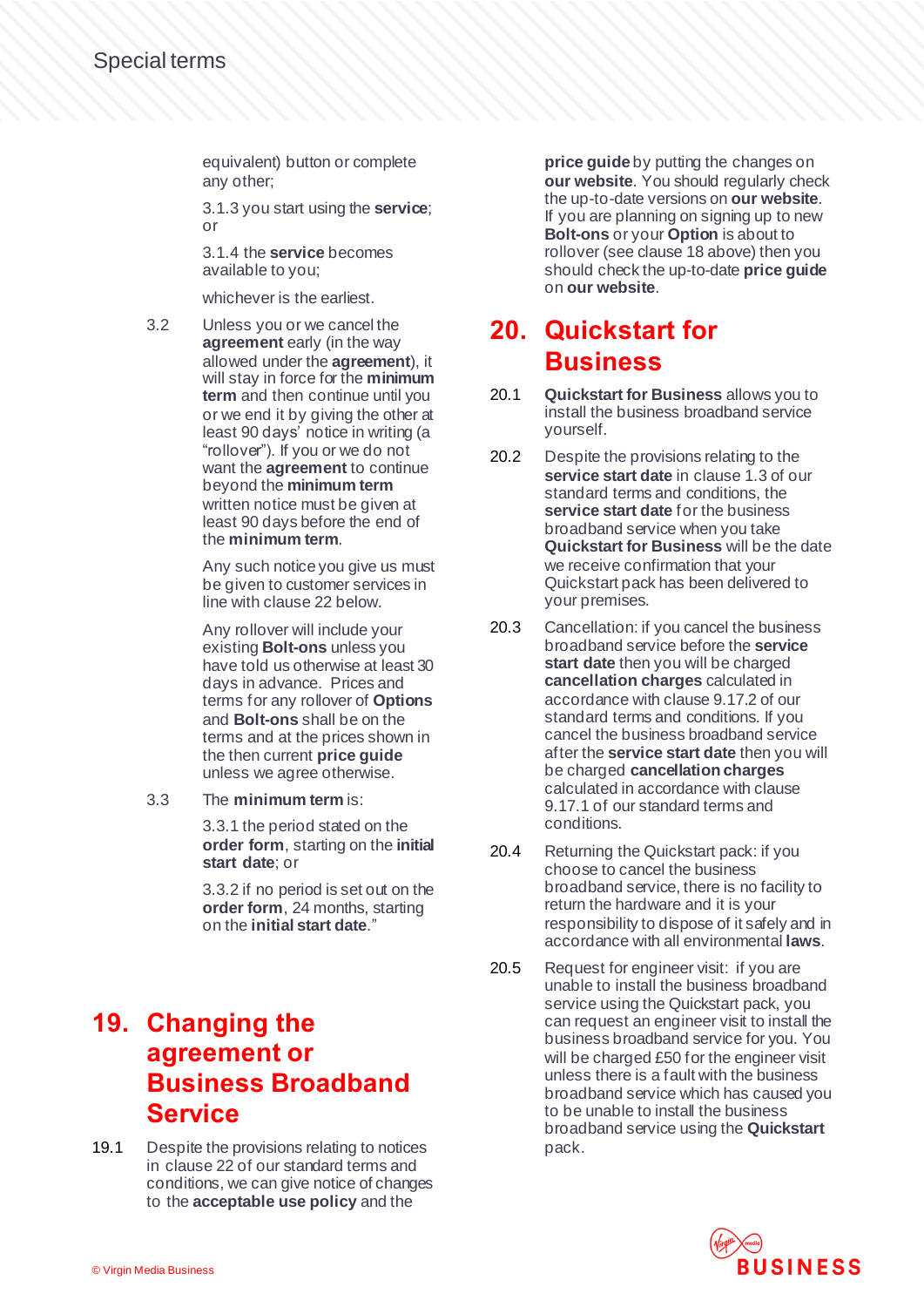# **21. 4G Start-up Service**

- 21.1 The **4G Start-up Service** is a **Bolt-on**  and provides you with interim internet connectivity using the **4G mobile network** before your fixed business broadband service is installed. It is available to customers ordering Essential Business 100 and VOOM Fibre business broadband services.
- 21.2 Despite the provisions relating to the **service start date** in clause 1.3 of our standard terms and conditions, the **service start date** for your **4G Start-up Service** will be:
	- 21.2.1 the date you activate the **service** in accordance with the **4G Start-up Service** installation instructions; or
	- 21.2.2 1 day after receipt of the **4G Start-up Service** hardware,

whichever is earlier but the provisions relating to the **service start date** in clause 1.3 of our standard terms and conditions will still apply to your business broadband service.

- 21.3 Equipment for the **4G Start-up Service**: we will provide you with a mobile backup stick and SIM for your **4G Start-up Service** which can only be used in combination with the Hitron cable modem which we provide to you for your business broadband service. If you no longer require your **4G Start-up Service** and you are not taking our **4G Back-up Service**, there is no facility to return the hardware and it is your responsibility to dispose of it safely and in accordance with all environmental **laws**.
- 21.4 Performance of the **4G Start-up Service**: you recognise that the performance of the **4G Start-up Service** depends on the signal strength and overall utilisation of the **4G mobile network** at the relevant time, The quality, availability and performance of the **4G Start-up Service** can vary significantly and can be affected by a number of factors including the location of your Hitron cable modem in your premises, structural interference, local geography and topography, weather and/or atmospheric conditions and degradation, congestion or maintenance requirements of the **4G mobile network**.
- 21.5 Use of the **4G Start-up Service**: the **4G Start-up Service** can only be used for interim internet connectivity before your business broadband service is installed. Any use of the **4G Start-up Service** and/or any of the equipment we provide to you to use with the **4G Start-up Service** other than as permitted under this clause 21 will be a breach of these **special terms** and may lead to us terminating your **4G Start-up Service**.
- 21.6 Data allowance: the 4G Start-up Service has an 'unlimited' data allowance with no monthly usage data cap. **Acceptable use policy** applies.
- 21.7 Ending your **4G Start-up Service**: your **4G Start-up Service** will cease automatically when your business broadband service is installed. If you wish to cease your **4G Start-up Service** before your business broadband service is installed then an early termination fee of £80 will be levied.

# **22. 4G Back-up Service**

- 22.1 The **4G Back-up Service** is a **Bolt-on**  and provides you with secondary internet connectivity using the **4G mobile network** when there is a complete loss of connectivity to your business broadband service between the cable modem and the Cable Modem Termination System (CMTS). It is available to customers who take any of our VOOM Fibre business broadband services.
- 22.2 Despite the provisions relating to the **service start date** in clause 1.3 of our standard terms and conditions, the **service start date** for your **4G Back-up Service** will be:
	- 22.2.1 the date you activate the **service** in accordance with the **4G Back-up Service**  installation instructions; or
	- 22.2.2 1 day after receipt of the **4G Back-up Service** hardware,

whichever is earlier.

22.3 Equipment for the **4G Back-up Service**: we will provide you with a mobile backup stick and SIM for your **4G Back-up Service** which can only be used in combination with the Hitron cable modem which we provide to you for your business broadband service. If you no

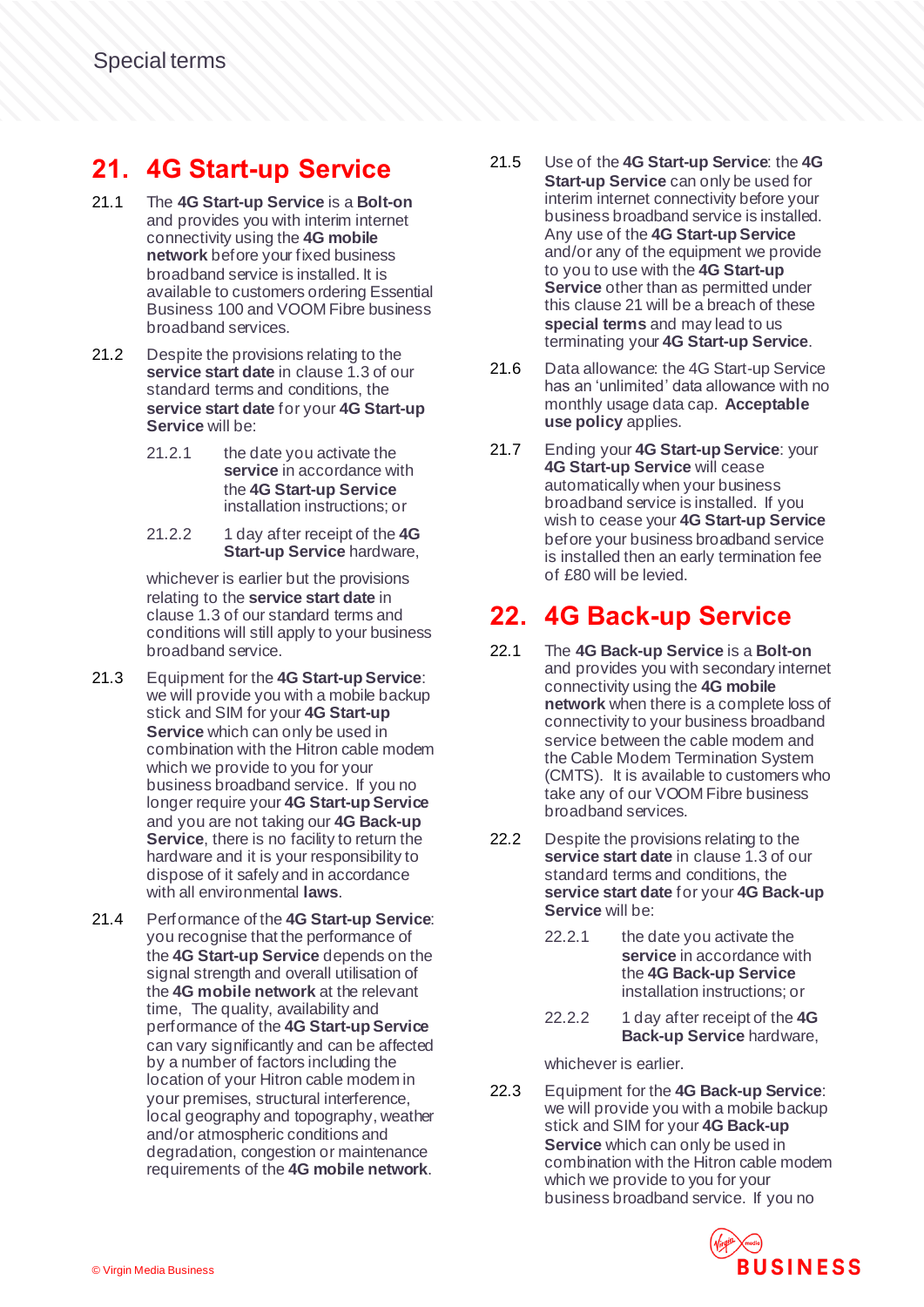longer require your **4G Back-up Service**, there is no facility to return the hardware and it is your responsibility to dispose of it safely and in accordance with all environmental **laws**.

- 22.4 Performance of the **4G Back-up Service**: you recognise that the performance of the **4G Back-up Service** depends on the signal strength and overall utilisation of the **4G mobile network** at the relevant time, The quality, availability and performance of the **4G Back-up Service** can vary significantly and can be affected by a number of factors including the location of your Hitron cable modem in your premises, structural interference, local geography and topography, weather and/or atmospheric conditions and degradation, congestion or maintenance requirements of the **4G mobile network**.
- 22.5 Use of the **4G Back-up Service**: the **4G Back-up Service** can only be used when there is a complete loss of connectivity to

your business broadband service. You must not remove the isolator cable from your Hitron cable modem to activate the **4G Back-up Service** as this may cause interference to our **communications network** and may lead to us terminating your **4G Back-up Service**, and charging you **cancellation charges**. Any use of the **4G Back-up Service** and/or any of the equipment we provide to you to use with the **4G Back-up Service** other than as permitted under this clause 22 will be a breach of these **special terms** and may lead to us terminating your **4G Back-up Service**.

22.6 Cancellation: If you terminate your **4G Back-up Service** before the end of the **minimum term** you will pay to us the **cancellation charges** applicable to the **4G Back-up Service** under clauses 17.4 or 21.2. of our standard terms and conditions.